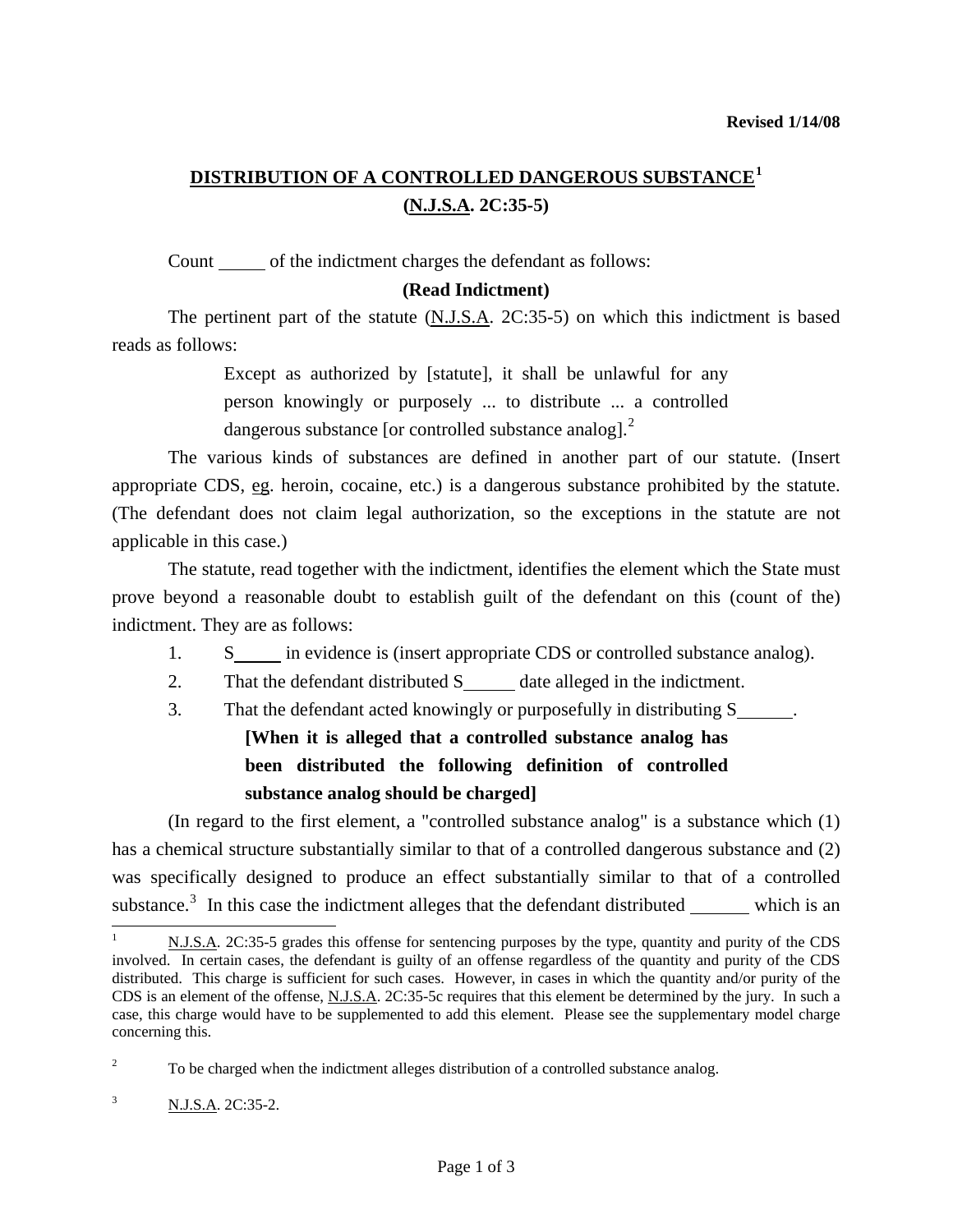### **DISTRIBUTION OF A CONTROLLED DANGEROUS SUBSTANCE (N.J.S.A. 2C:35-5)**

analog of the controlled dangerous substance \_\_\_\_\_\_\_\_. Thus, to establish this element the State must prove beyond a reasonable doubt that has a substantially similar chemical structure to the controlled dangerous substance \_\_\_\_\_\_\_\_\_ and that \_\_\_\_\_\_\_\_\_ was specifically designed to produce an effect substantially similar to the controlled dangerous substance \_\_\_\_\_\_.)

 In regard to the second element, to "distribute" means the transfer, actual, constructive or attempted, $4$  from one person to another of a controlled dangerous substance (or controlled substance analog). It is not necessary that the drugs be transferred in exchange for payment or promise of payment of money or anything of value.<sup>[5](#page-1-0)</sup>

 In regard to the third element, the State must prove, as I have stated, that the defendant acted knowingly or purposefully in distributing S .

 A person acts knowingly with respect to the nature of his/her conduct or the attendant circumstances if he/she is aware that his/her conduct is of that nature, or that such circumstances exist, or he/she is aware of a high probability of their existence. A person acts knowingly with respect to a result of his/her conduct if he/she is aware that it is practically certain that his/her conduct will cause such a result. "Knowing," "with knowledge" or equivalent terms have the same meaning.<sup>[6](#page-1-1)</sup>

 A person acts purposely with respect to the nature of his/her conduct or a result thereof if it is his/her conscious object to engage in conduct of that nature or to cause such a result. A person acts purposely with respect to attendant circumstances if he/she is aware of the existence of such circumstances or he/she believes or hopes that they exist. "With purpose," designed," "with design" or equivalent terms have the same meaning.<sup>[7](#page-1-2)</sup>

 Remember that when we speak of knowingly and purposely we are speaking of conditions of the mind that cannot be seen. It is not necessary for the State to prove the existence of such mental states by direct evidence such as a statement by the defendant that he/she had particular knowledge or a particular purpose. Knowledge and purpose as separate propositions

 $\frac{1}{4}$ This definition is taken from the definitions of "distribute" and "deliver" set forth in N.J.S.A. 2C:35-2.

<span id="page-1-0"></span><sup>&</sup>lt;sup>5</sup> State v. Heitzman, 209 N.J. Super. 617, 621 (App. Div. 1986), aff'd 107 N.J. 603 (1987).

<span id="page-1-1"></span> $N.J.S.A. 2C:2-2b(1).$ 

<span id="page-1-2"></span> $N.J.S.A. 2C:2-2b(2).$